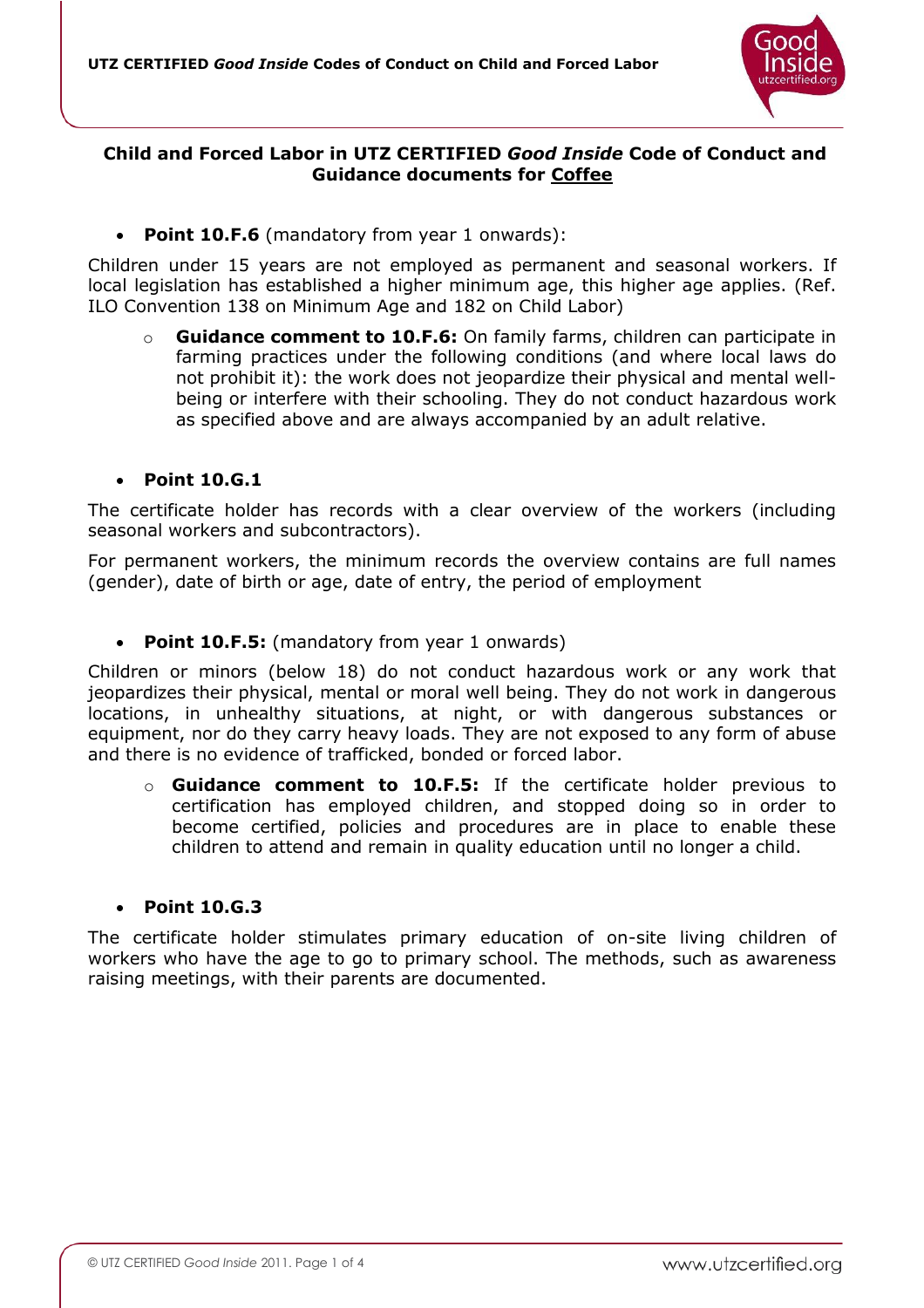

# **Child and Forced Labor in UTZ CERTIFIED** *Good Inside* **Code of Conduct and Guidance documents for Cocoa:**

The Code for Cocoa was developed in thorough consultation with more than 100 cocoa stakeholders worldwide, including farmers, farmer organizations, government officials, NGOs, traders, chocolate companies. Because more than 95% of the cocoa is grown by smallholders, UTZ CERTIFIED has developed a specific Code of Conduct for smallholders and a separate one for Cocoa estates; both with explicit requirements based on internationally accepted ILO conventions. The following control points in the code were developed:

# **Point 70:**

No forced, bonded, trafficked or otherwise involuntary labor is used at any stage of production. Workers of all types are not required to lodge their (original) identity papers with anyone and no part of their salary, benefits or property shall be retained in order to coerce workers. Spouses and children of contracted workers are not required to work on the farm. (Ref. ILO Convention 29 on Forced Labor and 105 on Abolition of Forced Labor)

# **Point 71:**

Children and minors (below 18) do not conduct hazardous work or any work that jeopardizes their physical, mental or moral well being. They do not work in dangerous locations, in unhealthy situations, at night, or with dangerous substances or equipment, nor do they carry heavy loads. They are not exposed to any form of abuse and there is no evidence of trafficked, bonded or forced labor. (Ref. ILO Convention 138 on Minimum Age and 182 on Worst Forms of Child Labor)

# **Point 72:**

Children below the age of 15 are not employed, whether as permanent, seasonal or casual workers. If local legislation has established a higher minimum age, this higher age applies. (Ref. ILO Convention 138 on Minimum Age)

# **Point 73:**

On family farms, children can participate in farming practices under the following conditions (and where local laws do not prohibit it), only for light work, for a limited number of hours (max. 14 hours a week) and if the work does not jeopardize their physical and mental well-being or interfere with their schooling. They do not conduct hazardous work as specified above in point 71 and are always accompanied by an adult relative.

# **Point 74:**

The date of birth or age of workers is documented.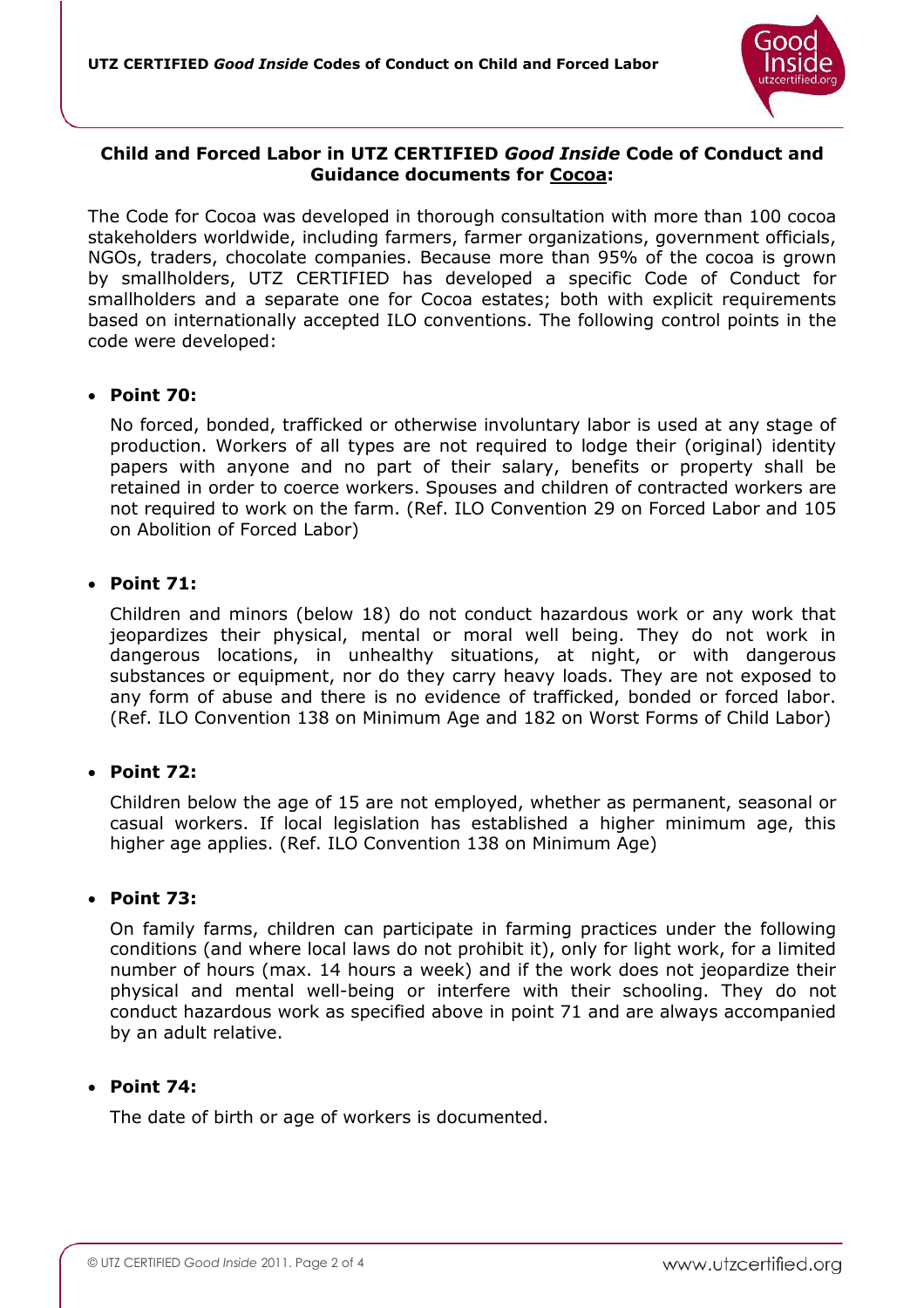

#### **Point 75:**

Where there are indicators of exploitation/trafficking of children (children working under threat, not free to leave etc.), the certificate holder reports these cases to the relevant authorities. Actions and reports are documented.

- o **Guidance comments to 75:** Children who have been trafficked may:
	- Have no access to their parents or guardians
	- Look intimidated and behave in a way that does not correspond with behavior typical of children their age
	- Have no friends of their own age outside of work
	- Have no access to education
	- Have no time for playing
	- Live apart from other children and in substandard accommodations
	- Eat apart from other members of the "family"
	- Be given only leftovers to eat
	- Be engaged in work that is not suitable for children
	- Travel unaccompanied by adults
	- Travel in groups with persons who are not relatives (UN Office for Drugs and Crime)

# **Point 110:**

The certificate holder shall appoint a responsible person for labor conditions. The responsible person must be able to demonstrate awareness of and access to national regulations concerning:

- $-$  (...)
- child labor
- $-$  (...)

# **Point 124:**

The certificate holder appoints a person responsible for coordinating training of producers on all topics relevant for implementation of this code, including at least:

 $-$  (...)

- Labor rights, including child labor and informal workers;
- $-$  (...)

# **Point 146:**

The certificate holder organizes awareness raising meetings for producers and their families to inform them on:

- Worst forms of child labor (incl. hazardous work and trafficking);
- Child labor and the importance of education;
- $-$  (...)

# **Point 147:**

If there are indicators of children not attending school, the certificate holder takes appropriate action to stimulate school attendance. Such actions are documented.